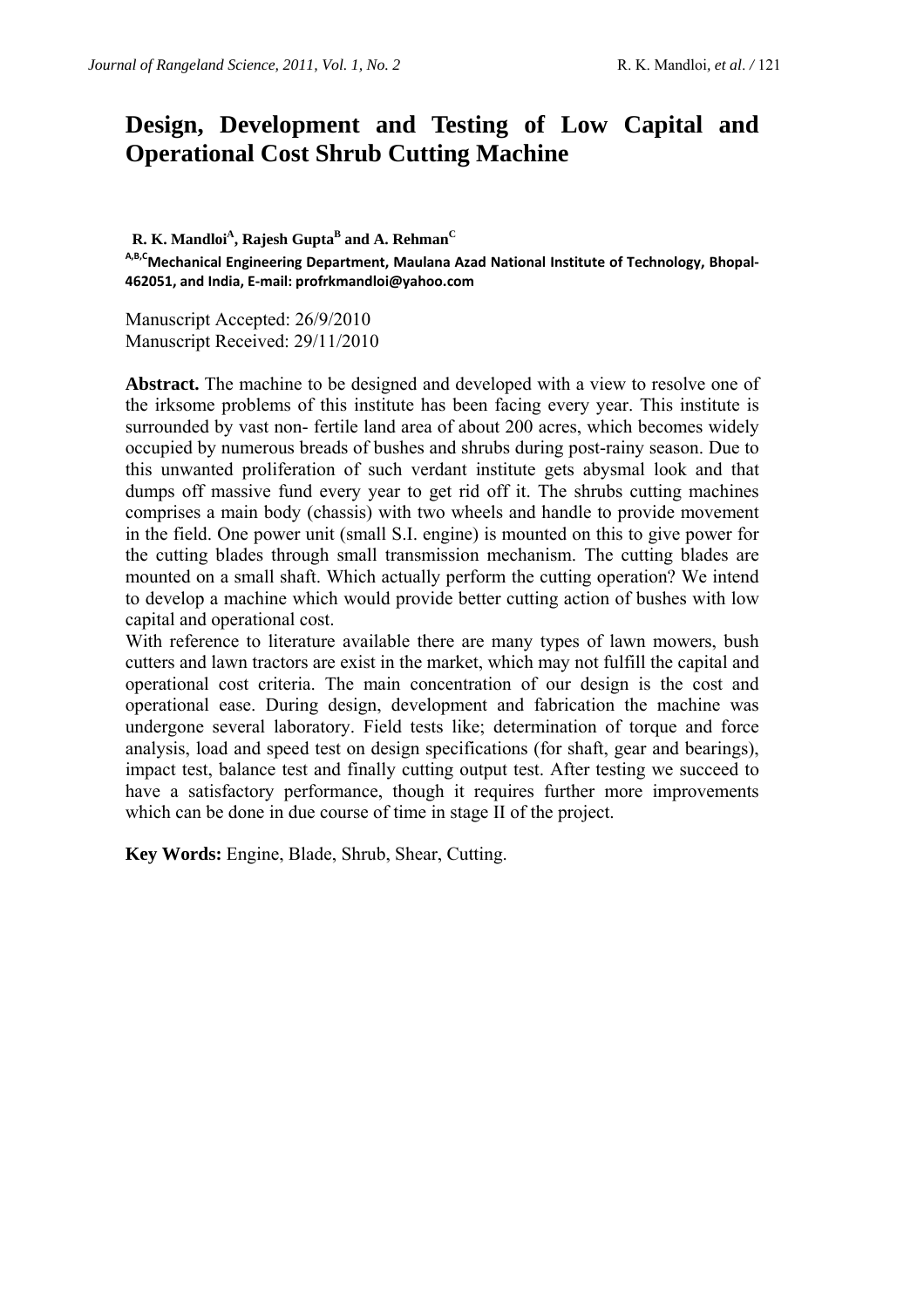## **Introduction**

Wild shrubs are very common in an open area. Even when left unattended for a few days grass, weeds and wild shrubs cover the ground. A lot of grass cutter machines are available in market for cutting grass but these machines are not able to cut thick shrubs.

Therefore these shrubs have to be cut manually or by using some special machines like brush cutters. Rack pack type of brush cutter has certain inherent drawbacks, which can be eliminated by a shrub cutter machine on wheeled frame. In this work to revamp an existing setup. Various shortcomings of the machine were carefully examined and machine was customized to meet the requirements of a shrub cutter machine.

## **Objectives**

- 1. Design of the shrub cutter machine, with special emphasis on design and selection of cutting blade.
- 2. Fabrication of shrub cutter machine.
- 3. Testing of machine,
	- Field testing
	- Calculation of cutting force and other performance parameters of the cutting blade

#### **Literature Review at a Glance**

# **History**

Rotary mowers were not developed until engines were small enough and powerful enough to run the blades at a high speed. Many people experimented with rotary blades in the late 1920s and early 1930s, and Power Specialties Ltd. introduced a gasoline-powered rotary mower. The story of one experiment in the design of rotary mowing equipment is that of C C Stacy, a farmer in the Midwest region of the United States. His concept was the use of a toothed circular saw blade mounted horizontally on a vertical shaft, which

would be suspended at a height of approximately 2 inches (50 mm) and moved across a lawn to cut grass and other lawn vegetation at a uniform height. The power for his experimental mower was an electric motor.

The success of Stacy's design was limited by two factors: the relatively small diameter of the saw blades he used for his experiments, which were about 8 inches (200 mm); and the fact that toothed circular saw blades are not an ideal tool for cutting free-standing grass and other plants. Stacy did not come up with any idea for a cutter similar to modern rotary mower straight blades, and soon dropped his experiments with rotary mowing.

## **Commercial models available**

If look at grass cutting machine scenario, many different designs are available, each suited to a particular purpose. But for cutting shrubs which are comparatively very much thicker than grass and other common weeds, there is only one type of machine available in market which is sold under the commercial name of BRUSH CUTTER. A brush cutter machine is a rotary blade type shrub cutting machine. This machine has certain disadvantages:

- 1. User has to carry the engine on his back, which could be very tiresome.
- 2. Vibrations of the rotating engine can be dangerous for user.
- 3. Exhaust of engine is very near to user's mouth and nose.
- 4. Reaction of cutting force is transmitted directly to the hands of user.

Looking in to all these problems it was decided to develop a good machine with ease in operation and with low cost.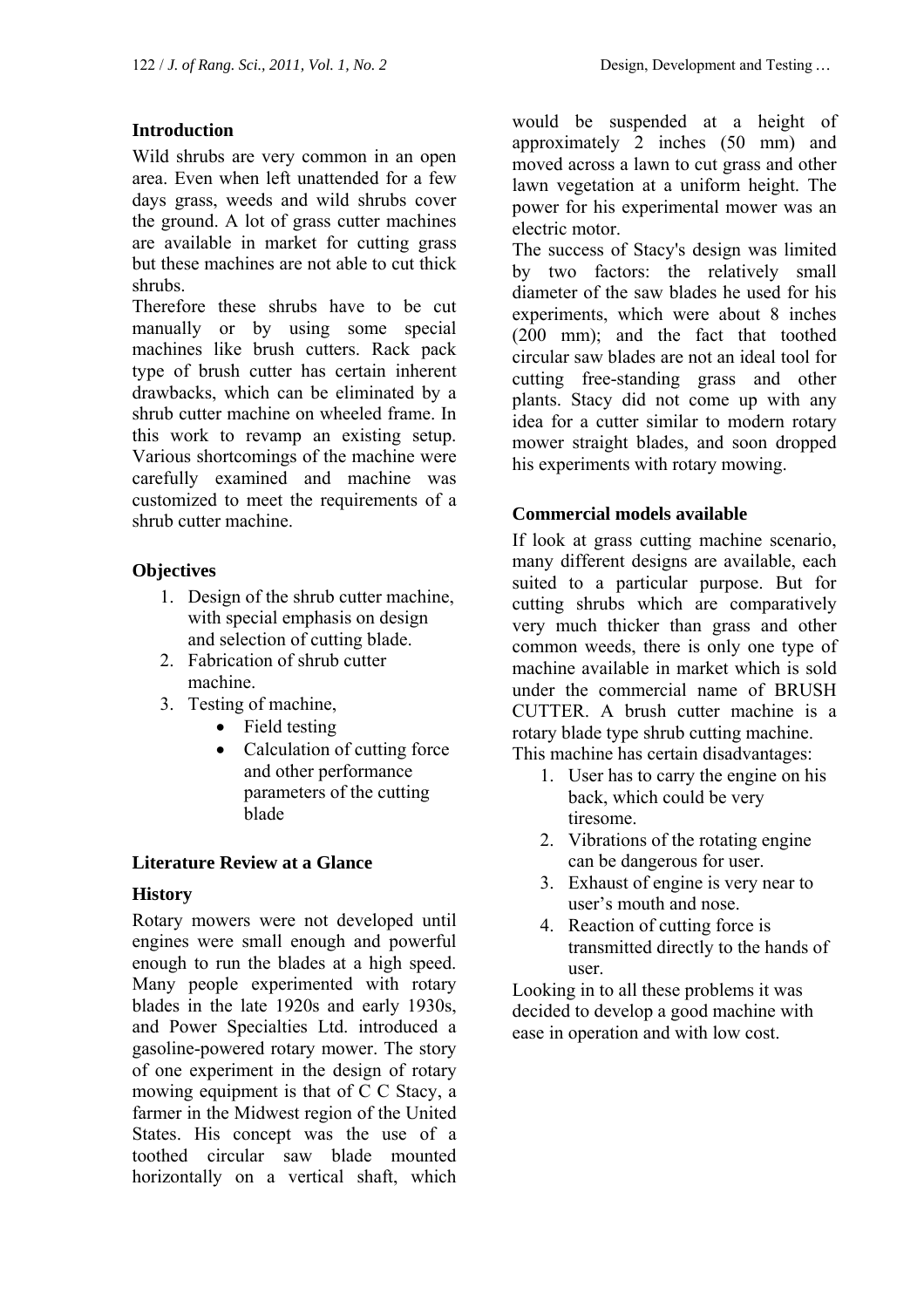# **Methodology Specification and description of components**

1. Engine Maximum Power  $= 1.1 \text{ kW}$  $Speed = 3000$ rpm Specific fuel consumption  $= 700g/kWh$  $Fuel = petrol + kerosene$ Lubrication  $Oil = S A E 40$ 2. Transmission Mechanism (bevel geared transmission) Horizontal rotation of engine output shaft is converted into vertical rotation by bevel Geared transmission case. Spline is used to connect to co-axial shafts 3. Rotary Saw Cutter Specifications:- Diameter of cutting disc = 300 mm No. of teeth  $= 60$  T Maximum speed of operation = 5500rpm Weight of blade  $= 480$  grams 4. Transmission shafts Diameter of shaft  $= 1.5$  cm Length  $= 22$  cm 5. Frame Material used: - rectangular pipe Section =  $1.5$ " x.75" Length  $= 75$ cms Width  $= 35$  cm



**Fig.1**. Shrub Cutting Machine Design

#### **Working Mechanism**

The output shaft of the engine is machined and fitted into the hollow shaft on which the meshing bevel gears are mounted. The bearings are provided on the shaft to hold the gear and avoid the bending of shaft due to the weight of and high RPM. The bearings are provided on a cylindrical

casing to hold it in correct position. Cutter is mounted on the shaft which is passed through meshing gears, the taper rolling bearing is provided to hold this shaft. The main objective is to convert horizontal rotary motion into vertical motion with minimum frictional loses. The power is transmitted throgh output shaft to bevel gears and it is further transmitted to the cutter. The total power loses due to friction is very small. (5 and 7%)

#### **Shortcomings**

The old setup worked with a stabber cutter type of blade which is good to cut grass but not so useful for cutting shrubs which are comparatively thick. To improve these defects some additional features to be studied in detail and on the basis of this the necessary updates in the design was incorporated after successful testing.

#### **Design improvements**

A rotary saw type Blade is used in place of profile cutter as a rotary saw is more efficient in cutting thick shrubs as compared to profile cutter. RPM of cutter was increased as volume of wood removed by cutter is directly proportional to angular speed of cutter. This was done by replacing gear on bevel gear in the small gear box casing. A special type bush-nut arrangement is used to couple rotary blade to output shaft. It also facilitates adjustment of cutter height. Hence height of cut can be changed.

#### **Blade Design Parameters and Force Analysis**

Saw plate: The steel will add durability by preventing warping during heat buildup and strength by absorbing initial shock pressure when cutting hard materials.

Kerfs: The width of the carbide tip measured from the two widest points of the top of the carbide tip.

Arbor hole: The center bore joins the saw blade with the saw.